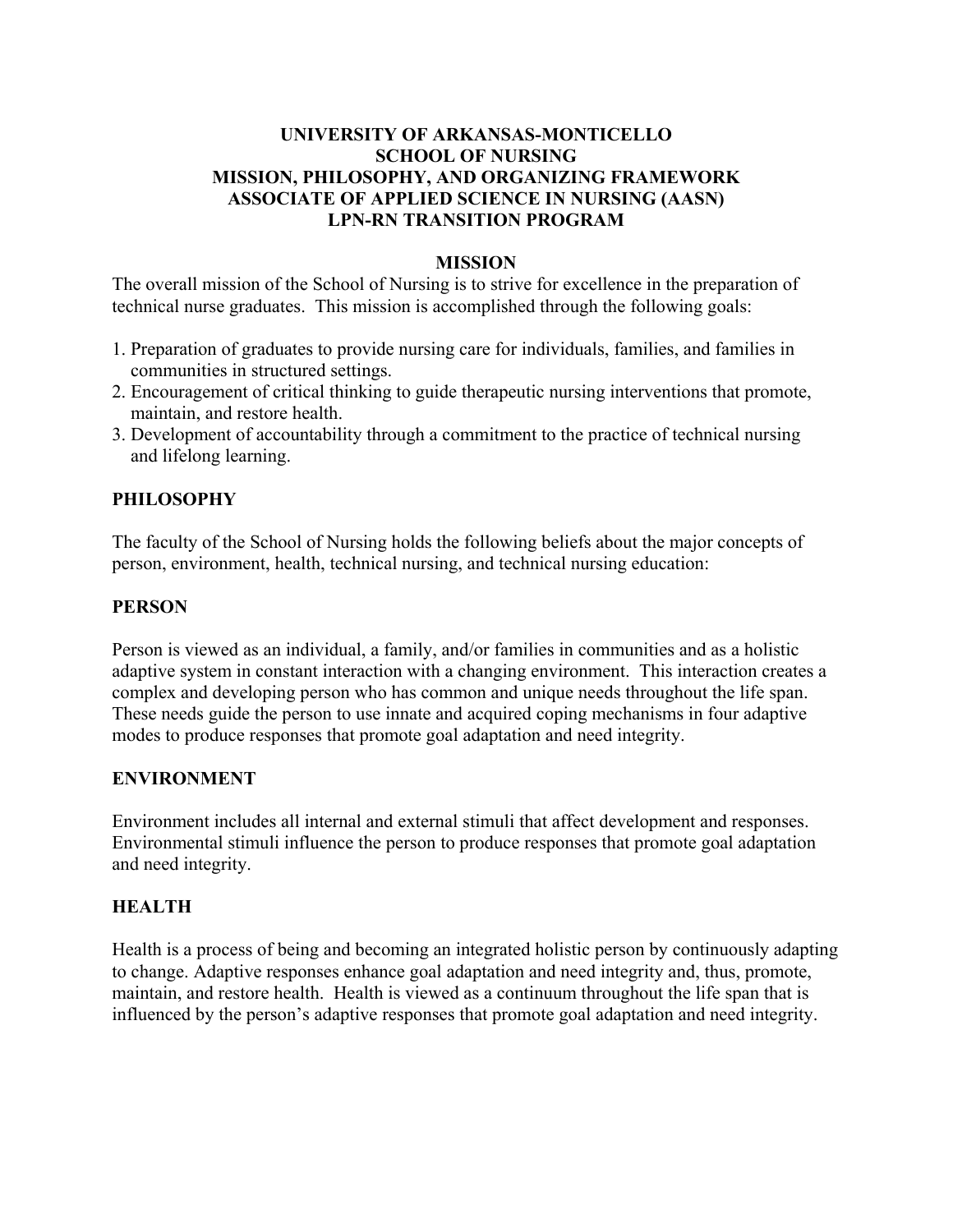#### **TECHNICAL NURSING**

Technical nursing is an art and a science. The goal of nursing is to assist the person to develop adaptive responses and, thus, promote, maintain, and restore health throughout the life span. Critical thinking is used to implement the nursing process in accomplishing the goal of nursing and to use research findings that improve nursing practice. The technical nurse uses management skills in communicating and collaborating with consumers and other members of the health care team in the delivery and promotion of health services. The technical nurse enacts three major roles: provider of care, coordinator of care, and member of the nursing discipline.

## **TECHNICAL NURSING EDUCATION**

Technical nursing education is the process by which students are introduced to the role of the Associate Degree Registered Nurse. This process is best accomplished in an institution of higher learning. Although the set of competencies expected at each level of nursing practice is different, there is a common base of interpersonal and intellectual competencies that provide the foundation of nursing practice upon which each advanced level is built. The depth and scope of the knowledge base, therefore, differentiates the levels of nursing practice. Technical nursing education builds upon the foundation of fundamental nursing knowledge and skills acquired at the level of education of the licensed practical nurse (LPN) and integrates the concepts and principles of the natural and social sciences. Technical nursing education prepares students for entry level practice in structured settings and provides a foundation for baccalaureate study. The process of technical nursing education guides the student in the acquisition of nursing knowledge, skills, attitudes, and values. The teaching/learning process fosters intellectual development, critical thinking, and lifelong learning.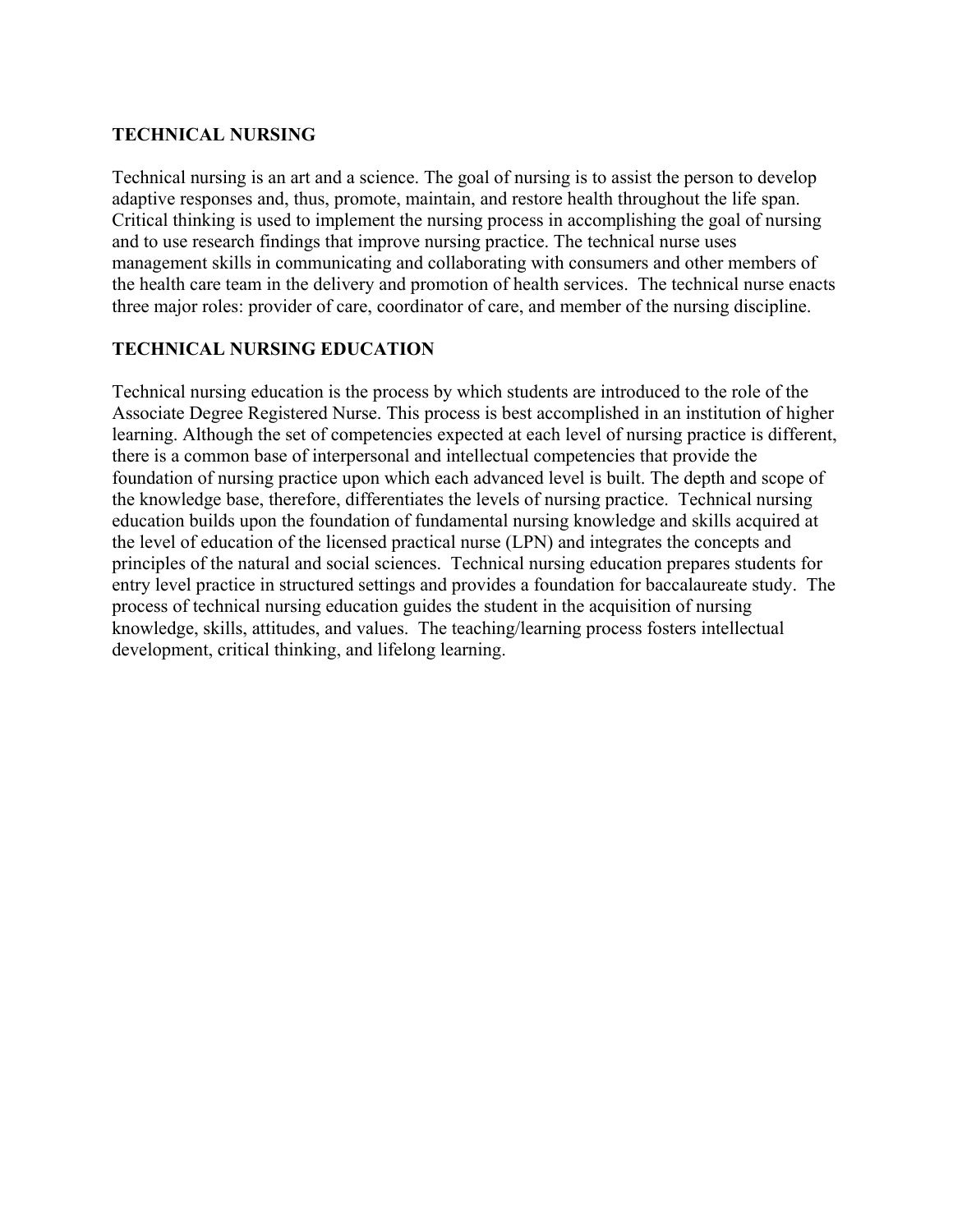### **ORGANIZING FRAMEWORK**

The faculty's beliefs about person, environment, health, technical nursing, and technical nursing education provide the basis for identification of strands that support the curriculum. These strands, meshed with the Roy Adaptation Model, form the foundation for actualizing the School of Nursing's Associate of Applied Science in Nursing Degree Philosophy and Organizing Framework.

#### **PERSON**

Person includes the individual, family, and/or families in communities as a holistic adaptive system in constant interaction with a changing environment. To meet adaptation goals, the person behaves purposefully to achieve need integrity in four adaptive modes throughout the lifespan. Needs and adaptive modes identified by Roy (2009) are depicted in Table 1. Adaptation goals are related to survival and development.

In the physiological mode, the way the person responds to stimuli from the environment enables the person to adapt and achieve physiological need integrity. The basic needs inherent in physiological integrity are: activity and rest, sensation, protection, nutrition, fluid and electrolytes, elimination, endocrine, oxygenation, and neurologic. When the person's physiological needs are met through adaptive responses, physical integrity is achieved.

The self-concept mode focuses on the psychological and spiritual aspects of the person that lead to the beliefs and feelings the person has about self. The self-concept mode is composed of the physical self and the personal self. When the person's self-concept needs are met through adaptive responses, psychic integrity is achieved.

The role function mode focuses on the roles the person assumes in society and how the person behaves toward others. Within each role, the person assumes a set of expectations that include instrumental and expressive behaviors. When the person's role function needs are met through adaptive responses, social integrity is achieved.

The interdependence mode focuses on receptive and contributive behaviors. Two types of relationships are emphasized in the interdependence mode: significant others and support systems. When the person's interdependence needs are met through adaptive responses, affectional adequacy is achieved.

## **ENVIRONMENT**

Environment is the constantly changing world in which internal and external stimuli exist within and around the person, affecting development and stimulating responses through coping mechanisms. Coping mechanisms are innate and acquired behaviors the person uses in response to changing environmental stimuli. Environment influences behavior, roles, values, and beliefs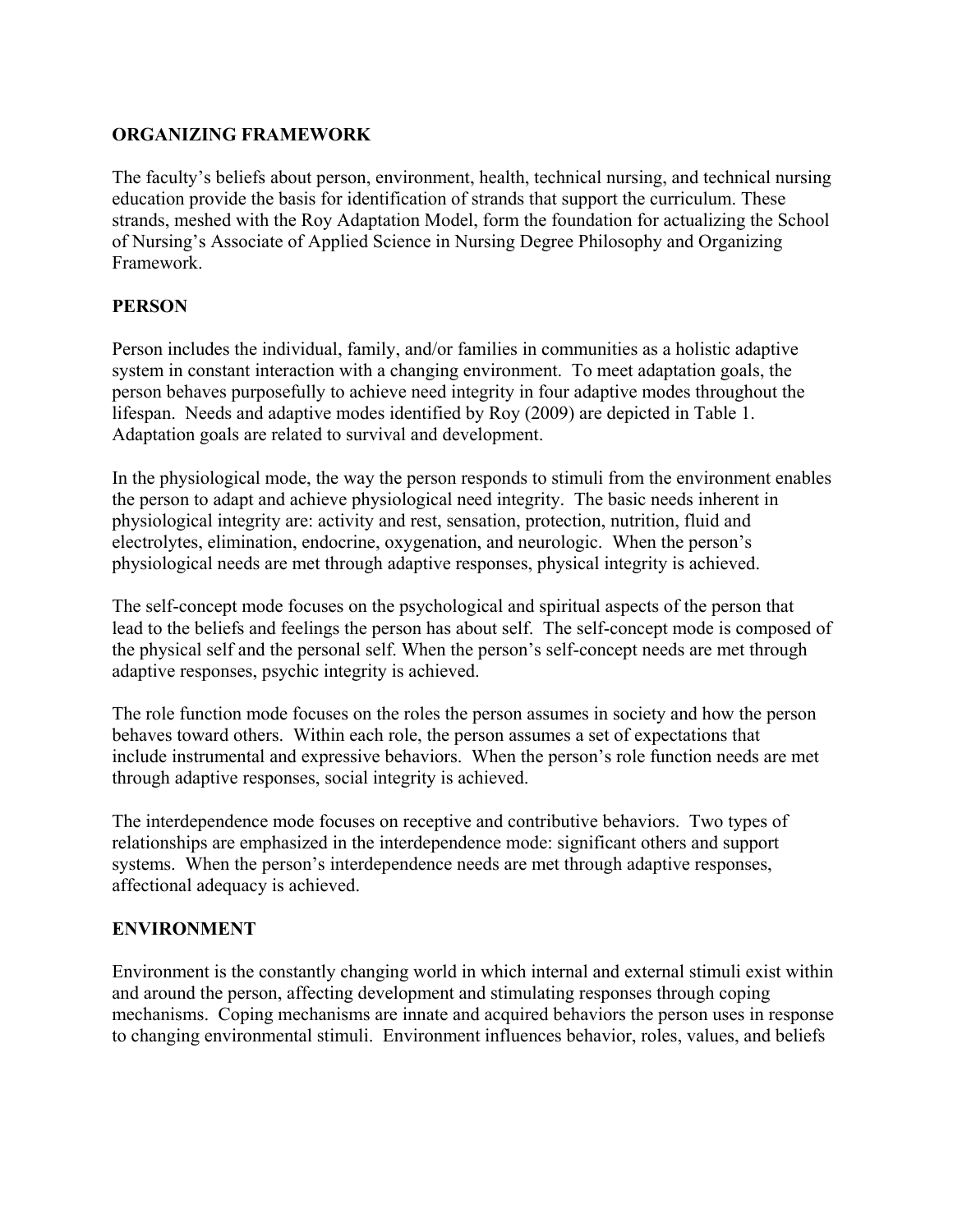of the individual, family, and families in communities. The individual shares in the creation of relationships through which knowledge, attitudes, values, and spirituality is acquired. The individual, throughout the lifespan, makes choices and sets priorities based on past, current, and anticipated experiences and must act responsibly to create environmental changes that promote goal adaptation and need integrity. A family is a group of individuals bound by common and unique needs. Families in communities are groups bound by similar needs, goals, culture, and/or geographic location.

## **HEALTH**

Health is a process of being and becoming an integrated holistic person by adaptation in each of the four adaptive modes. Health is viewed as a continuum throughout the lifespan that is influenced by the person's adaptive responses to needs. Persons unable to successfully adapt have ineffective responses and are considered ill.

## **TECHNICAL NURSING**

Technical nursing is an art and a science. The goal of nursing is to assist the person to develop adaptive responses and, thus, promote, maintain, and restore health throughout the life span. Assisting the person to manage environmental stimuli through developing adaptive responses promotes health. The goal of nursing is accomplished through the nursing process. When the nursing process is implemented, the person becomes the client. The client is the receiver of nursing care.

The nursing process requires use of critical thinking to make judgments about the client's responses and includes the following steps: assessment, nursing diagnosis, planning, implementation and evaluation. The technical nurse uses the nursing process to support successful goal adaptation or to identify ineffective responses and develop a plan of care with the client to promote goal adaptation and need integrity. The technical nurse enacts three roles: provider of care, coordinator of care, and member of the nursing discipline. Enactment of these roles requires collaboration with clients and other members of the health care team.

The provider of care role requires an assessment of client behaviors at various developmental stages and identification of adaptive or ineffective responses. The nurse uses assessment data in collaboration with the client to establish nursing diagnosis(es), goals, and priorities. Based on this assessment data, the nurse develops and implements a plan of care through therapeutic nursing interventions to promote, maintain, and restore health. The nurse and client evaluate the outcomes of care for effectiveness in promoting adaptation.

The coordinator of care role requires collaboration with the client and members of the health care team to provide comprehensive health care services. The coordinator of care role includes evaluation of strategies and resources to implement changes that improve nursing practice and the health care system.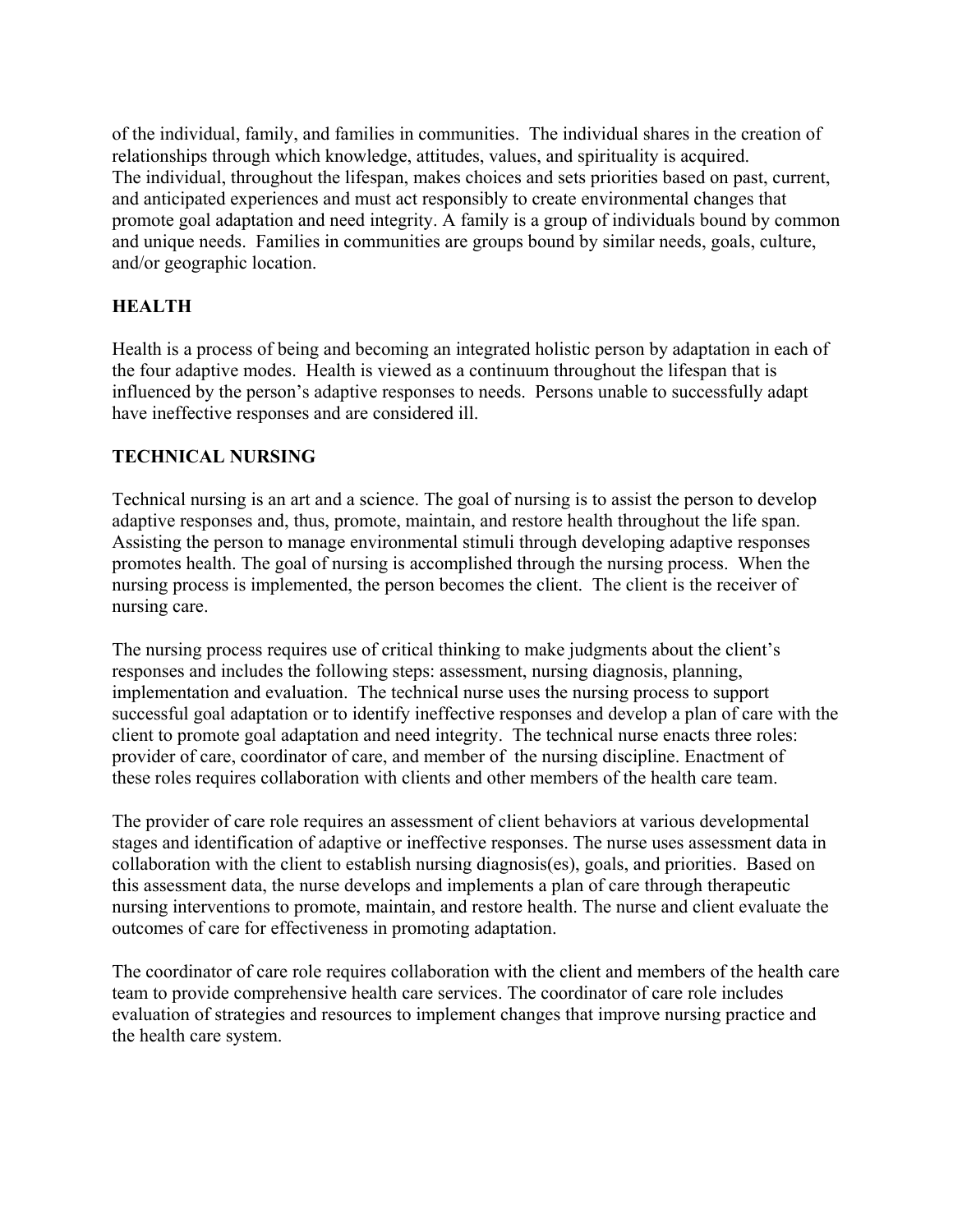The member of the discipline role requires assuming responsibility and accountability for providing care based on established American Nurses Association (ANA) Scope and Standards of Practice (2010) and the ANA Code of Ethics for Nurses with Interpretive Statements (2012) Responsibilities of this role include: (a) using management skills and cost-effective strategies to improve health care; (b) knowledge of legal standards and the political system; (c) using communication and collaboration in serving as a client advocate; (d) commitment to lifelong learning; and (e) supporting change to improve health care.

## **TECHNICAL NURSING EDUCATION**

Technical nursing education is a process that guides an individual in the acquisition of nursing knowledge, skills, attitudes, values, and preparation for entry level practice in structured settings. This is best accomplished in an institution of higher learning where the individual has access to diverse academic disciplines and behavior changes can be validated. Although the set of competencies expected at each level of nursing practice is different, there is a common base of interpersonal and intellectual competencies that provide the foundation of nursing practice upon which each advanced level is built. The depth and scope of the knowledge base, therefore, differentiates the levels of nursing practice. In collaboration, the teacher and learner initiate, direct, and are accountable for meaningful learning experiences. The teaching/learning process fosters intellectual growth, critical thinking, and lifelong learning. Teaching and learning are based on the beliefs that each is a process of intellectual inquiry and is implemented through effective interpersonal relationships and communication. The teacher facilitates learning by using various strategies based on the UAM School of Nursing teaching learning principles. The individual progresses from simple to complex. Evaluation of nursing education includes assessment of learner, teacher, and program outcomes.